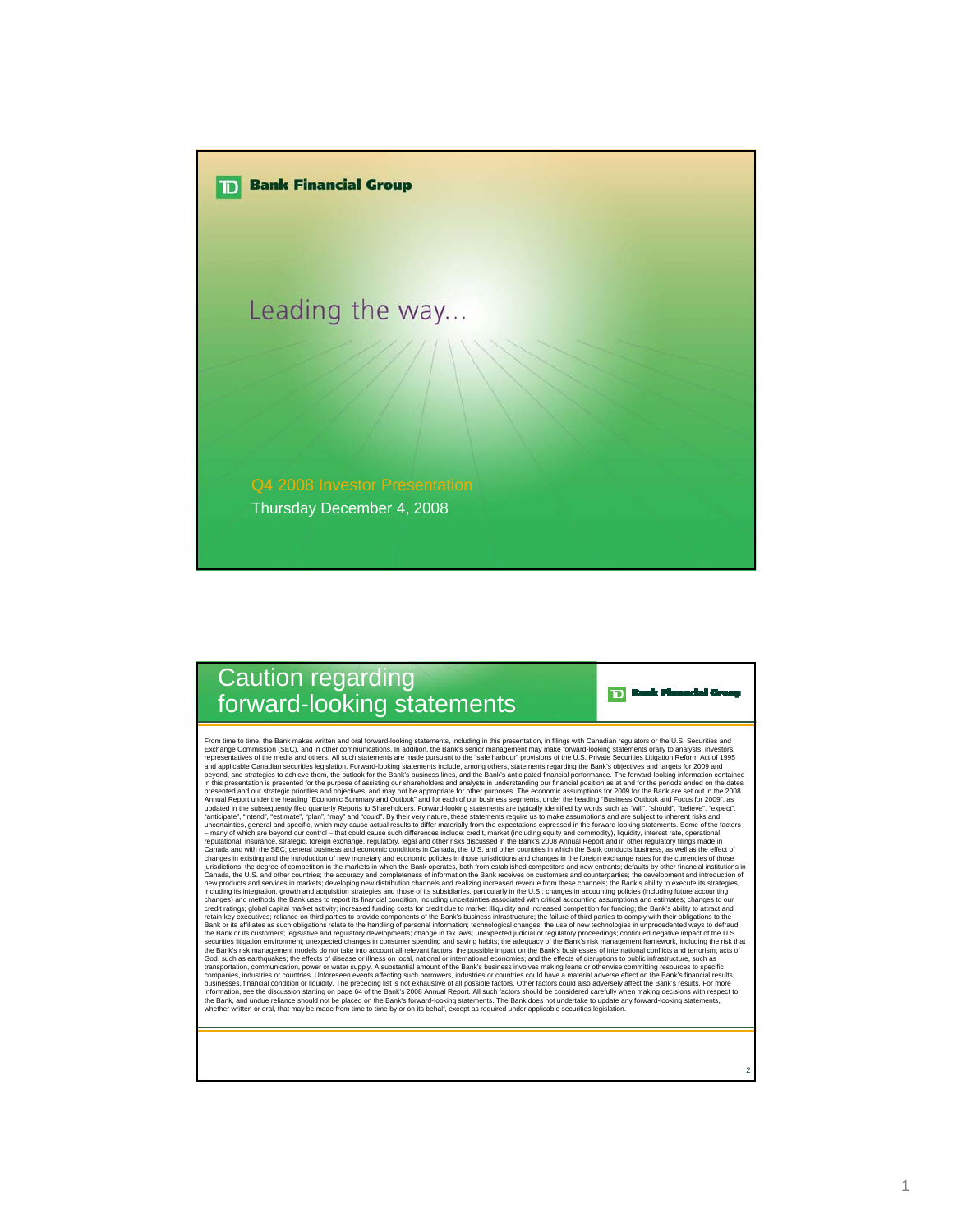

|                                  | 2008 Highlights                                                                                                                                                                                                                                                                                                                                                                                                                                                                                                                                                                                                                                                                                                                                                                                                                                                                                                                                                                                                                |                |            |              |       |           |
|----------------------------------|--------------------------------------------------------------------------------------------------------------------------------------------------------------------------------------------------------------------------------------------------------------------------------------------------------------------------------------------------------------------------------------------------------------------------------------------------------------------------------------------------------------------------------------------------------------------------------------------------------------------------------------------------------------------------------------------------------------------------------------------------------------------------------------------------------------------------------------------------------------------------------------------------------------------------------------------------------------------------------------------------------------------------------|----------------|------------|--------------|-------|-----------|
|                                  | Net income \$MM                                                                                                                                                                                                                                                                                                                                                                                                                                                                                                                                                                                                                                                                                                                                                                                                                                                                                                                                                                                                                |                |            |              |       |           |
|                                  |                                                                                                                                                                                                                                                                                                                                                                                                                                                                                                                                                                                                                                                                                                                                                                                                                                                                                                                                                                                                                                |                | 2007       |              | 2008  | YoY       |
|                                  | <b>Canadian Retail</b> <sup>1</sup>                                                                                                                                                                                                                                                                                                                                                                                                                                                                                                                                                                                                                                                                                                                                                                                                                                                                                                                                                                                            | $\mathfrak{L}$ | $2.754$ \$ |              | 2.904 | 5%        |
|                                  | U.S. Retail <sup>2</sup> (adjusted)                                                                                                                                                                                                                                                                                                                                                                                                                                                                                                                                                                                                                                                                                                                                                                                                                                                                                                                                                                                            |                | 620        |              | 1.095 | 77%       |
|                                  | <b>Total Retail</b>                                                                                                                                                                                                                                                                                                                                                                                                                                                                                                                                                                                                                                                                                                                                                                                                                                                                                                                                                                                                            |                | 3,374      |              | 3.999 | 19%       |
|                                  | Wholesale                                                                                                                                                                                                                                                                                                                                                                                                                                                                                                                                                                                                                                                                                                                                                                                                                                                                                                                                                                                                                      |                | 824        |              | 65    | $-92%$    |
|                                  | Corporate (adjusted)                                                                                                                                                                                                                                                                                                                                                                                                                                                                                                                                                                                                                                                                                                                                                                                                                                                                                                                                                                                                           |                | (9)        |              | (251) | <b>NM</b> |
|                                  | Adjusted net income <sup>3</sup>                                                                                                                                                                                                                                                                                                                                                                                                                                                                                                                                                                                                                                                                                                                                                                                                                                                                                                                                                                                               | $\mathfrak{L}$ | 4.189      | $\mathsf{S}$ | 3.813 | $-9%$     |
|                                  | <b>Reported EPS (diluted)</b>                                                                                                                                                                                                                                                                                                                                                                                                                                                                                                                                                                                                                                                                                                                                                                                                                                                                                                                                                                                                  | $\mathbb{S}$   | 5.48       | $\mathbb{S}$ | 487   | $-11%$    |
|                                  | <b>Adjusted EPS (diluted)</b>                                                                                                                                                                                                                                                                                                                                                                                                                                                                                                                                                                                                                                                                                                                                                                                                                                                                                                                                                                                                  | $\mathcal{S}$  | 5.75       | \$           | 4.88  | $-15%$    |
|                                  | Tier 1 capital ratio <sup>4</sup>                                                                                                                                                                                                                                                                                                                                                                                                                                                                                                                                                                                                                                                                                                                                                                                                                                                                                                                                                                                              |                | 10.3%      |              | 9.8%  | <b>NM</b> |
|                                  | Solid performance in challenging markets                                                                                                                                                                                                                                                                                                                                                                                                                                                                                                                                                                                                                                                                                                                                                                                                                                                                                                                                                                                       |                |            |              |       |           |
| and 2008 MD&A (td.com/investor). | 1. "Canadian Retail" results in this presentation consists of Canadian Personal and Commercial Banking segment results included in the Bank's reports to shareholders for the relevant periods, and Canadian Wealth Management<br>Management segment results of the Bank, consisting of that segment's results included in the Bank's reports to shareholders for the relevant periods but excluding the Bank's equity share in TD Ameritrade.<br>2. "U.S. Retail" results in this presentation consists of U.S. Personal and Commercial Banking segment adjusted results included in the Bank's reports to shareholders for the relevant periods and the Bank's equity share in<br>Reported net income for 2007 and 2008 was \$3,997MM and \$3,833MM respectively, a YoY change of -4.1%. For information on reported basis results for the U.S. Personal and Commercial Banking segment and the Corporate segment,<br>2007 Tier 1 capital ratio is according to Basel I. 2008 Tier 1 capital ratio is according to Basel II. |                |            |              |       |           |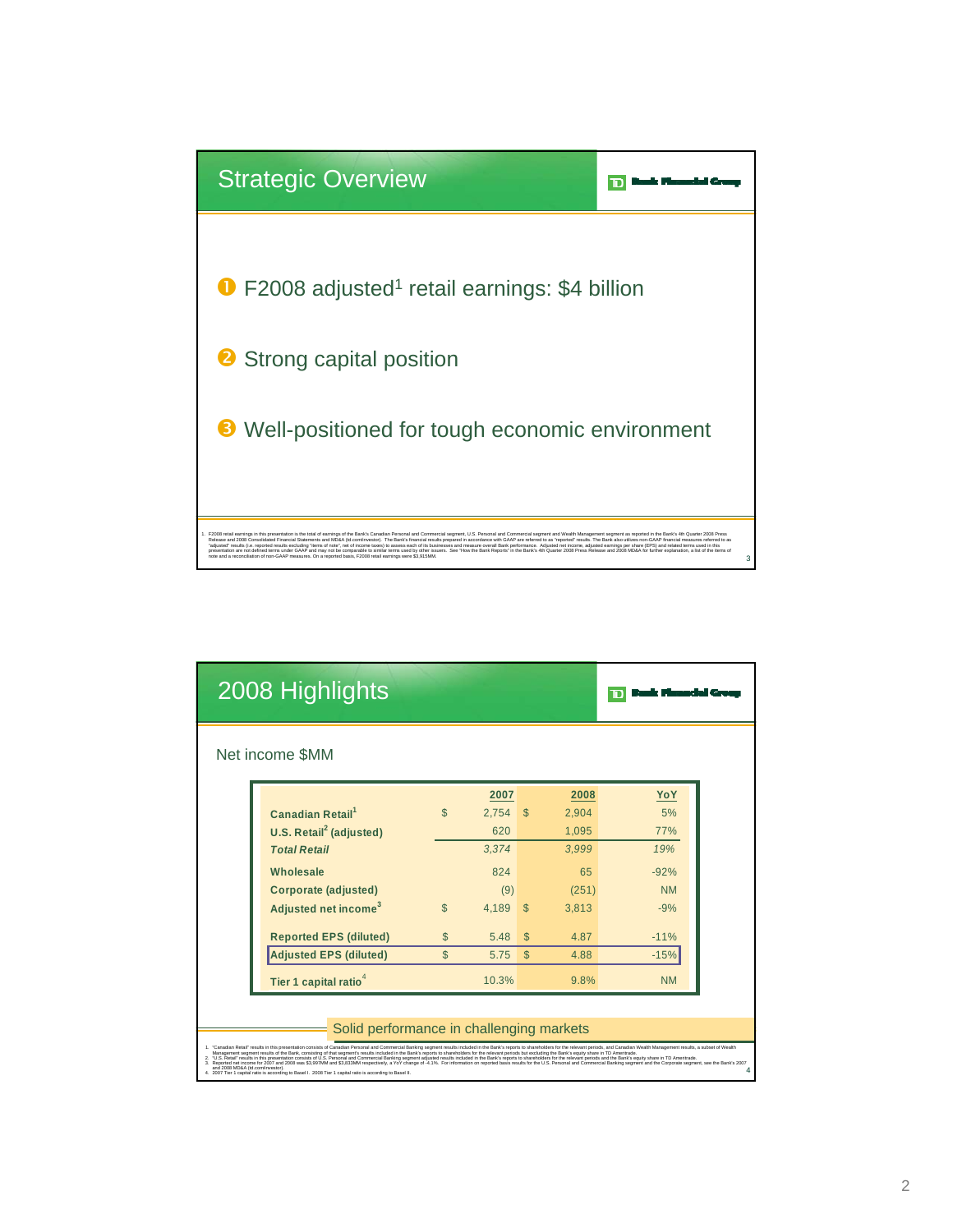|                | Q4 2008 Highlights                                                                                                                                                                                                                                                                                                                                                                                                                                                                                                                                                                             |                      |            |                     |           |           |  |
|----------------|------------------------------------------------------------------------------------------------------------------------------------------------------------------------------------------------------------------------------------------------------------------------------------------------------------------------------------------------------------------------------------------------------------------------------------------------------------------------------------------------------------------------------------------------------------------------------------------------|----------------------|------------|---------------------|-----------|-----------|--|
|                | Net income \$MM                                                                                                                                                                                                                                                                                                                                                                                                                                                                                                                                                                                |                      |            |                     |           |           |  |
|                |                                                                                                                                                                                                                                                                                                                                                                                                                                                                                                                                                                                                | Q4/07                | Q3/08      | Q4/08               | QoQ       | YoY       |  |
|                | <b>Canadian Retail</b> <sup>1</sup>                                                                                                                                                                                                                                                                                                                                                                                                                                                                                                                                                            | $\mathcal{S}$<br>691 | S<br>771   | 710<br>ß.           | $-8%$     | 3%        |  |
|                | U.S. Retail <sup>1</sup> (adjusted)                                                                                                                                                                                                                                                                                                                                                                                                                                                                                                                                                            | 199                  | 347        | 336                 | $-3%$     | 69%       |  |
|                | <b>Total Retail</b>                                                                                                                                                                                                                                                                                                                                                                                                                                                                                                                                                                            | 890                  | 1.118      | 1.046               | $-6%$     | 18%       |  |
|                | Wholesale                                                                                                                                                                                                                                                                                                                                                                                                                                                                                                                                                                                      | 157                  | 37         | (228)               | <b>NM</b> | <b>NM</b> |  |
|                | <b>Corporate (adjusted)</b>                                                                                                                                                                                                                                                                                                                                                                                                                                                                                                                                                                    | (26)                 | (40)       | (153)               | <b>NM</b> | <b>NM</b> |  |
|                | Adjusted net income <sup>2</sup>                                                                                                                                                                                                                                                                                                                                                                                                                                                                                                                                                               | \$1.021              | \$1.115    | $\mathbb{S}$<br>665 | $-40%$    | $-35%$    |  |
|                | <b>Reported EPS (diluted)</b>                                                                                                                                                                                                                                                                                                                                                                                                                                                                                                                                                                  | 1.50<br>S.           | 1.21<br>S  | S<br>1.22           | 1%        | $-19%$    |  |
|                | <b>Adjusted EPS (diluted)</b>                                                                                                                                                                                                                                                                                                                                                                                                                                                                                                                                                                  | \$<br>1.40           | \$<br>1.35 | S<br>0.79           | $-41%$    | $-44%$    |  |
|                | Tier 1 capital ratio <sup>3</sup>                                                                                                                                                                                                                                                                                                                                                                                                                                                                                                                                                              | 10.3%                | 9.5%       | 9.8%                | 30 bps    | <b>NA</b> |  |
|                | Over \$1 billion in retail earnings                                                                                                                                                                                                                                                                                                                                                                                                                                                                                                                                                            |                      |            |                     |           |           |  |
| 1.<br>2.<br>3. | See slide 4 for explanation of 'Canadian Retail' and 'U.S. Retail'.<br>Reported net income for Q4/07, Q3/08 and Q4/08 was \$1,094MM, \$997MM and \$1,014MM, respectively, and QoQ and YoY changes on a reported basis were 1.7% and -7.3%, respectively. For information on<br>reported results for U.S. Personal and Commercial Banking segment and the Corporate segment, see the Bank's reports to shareholders/earnings releases for the relevant quarters (td.com/investor).<br>Q4/07 Tier 1 capital ratio is according to Basel I. 2008 Tier 1 capital ratios are according to Basel II. |                      |            |                     |           |           |  |

| <b>Canadian P&amp;C</b> |              |       |                |       |               |       | $\mathbf T$ |            |   |
|-------------------------|--------------|-------|----------------|-------|---------------|-------|-------------|------------|---|
| P&L \$MM                |              |       |                |       |               |       |             |            |   |
|                         |              | Q4/07 |                | Q3/08 |               | Q4/08 | QoQ         | <u>YoY</u> |   |
| <b>Revenue</b>          | $\mathbb{S}$ | 2,152 | $\mathfrak{S}$ | 2,262 | $\mathbb{S}$  | 2,283 | 1%          | 6%         |   |
| <b>PCL</b>              |              | 176   |                | 194   |               | 209   | 8%          | 19%        |   |
| <b>Expenses</b>         |              | 1,114 |                | 1,129 |               | 1,202 | 6%          | 8%         |   |
| Net Income              | $\mathbb{S}$ | 572   | $\mathfrak{S}$ | 644   | $\mathcal{S}$ | 600   | $-7%$       | 5%         |   |
| <b>Efficiency ratio</b> |              | 51.8% |                | 49.9% |               | 52.7% | 280bps      | 90bps      |   |
| <b>NIM</b>              |              | 3.03% |                | 2.98% |               | 2.89% | $-9$ bps    | $-14bps$   |   |
|                         |              |       |                |       |               |       |             |            |   |
|                         |              |       |                |       |               |       |             |            |   |
|                         |              |       |                |       |               |       |             |            |   |
|                         |              |       |                |       |               |       |             |            | 6 |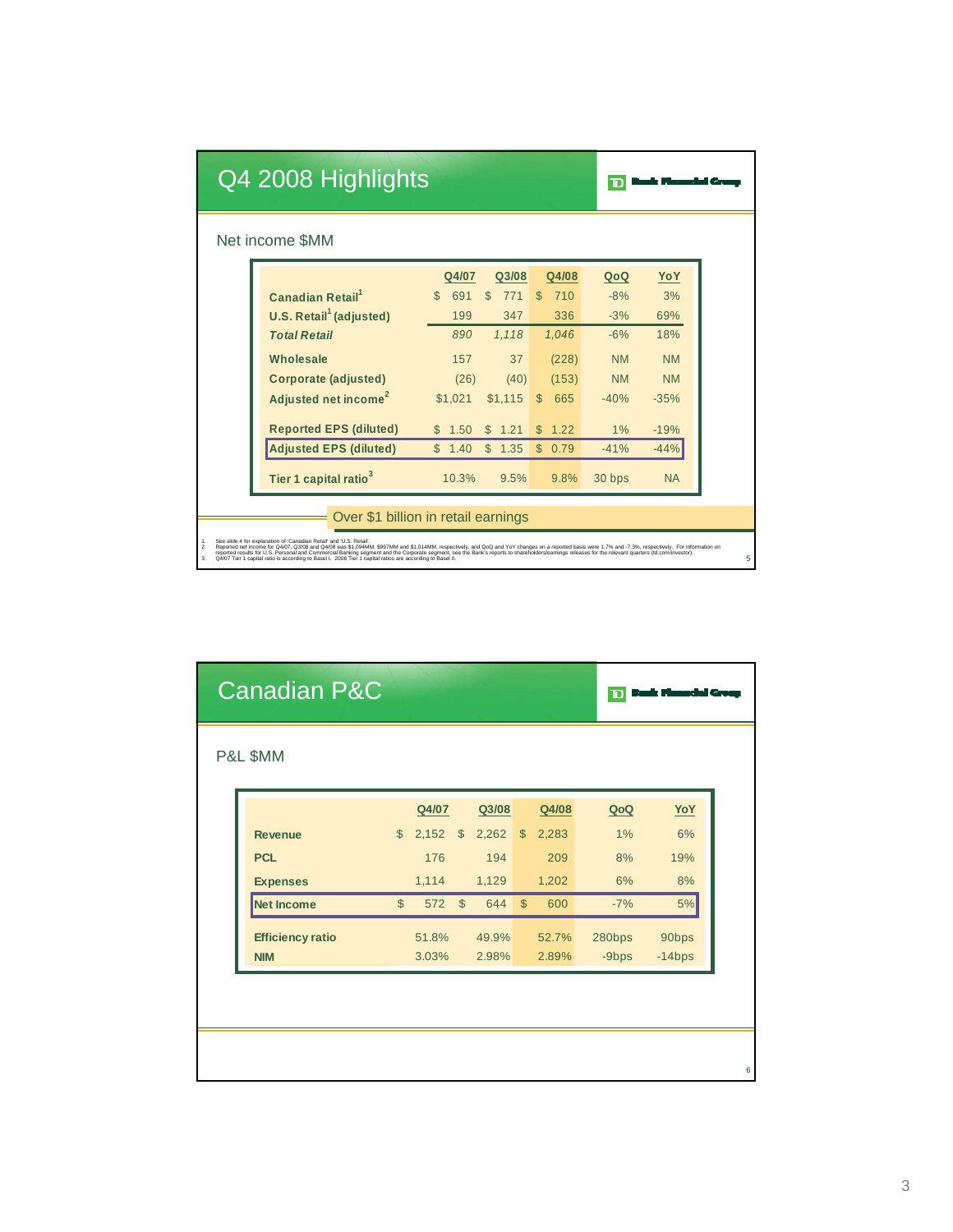|          | <b>Wealth Management</b>             | סד           |       |              |       |              |       |        |        |  |
|----------|--------------------------------------|--------------|-------|--------------|-------|--------------|-------|--------|--------|--|
| P&L \$MM |                                      |              |       |              |       |              |       |        |        |  |
|          |                                      |              | Q4/07 |              | Q3/08 |              | Q4/08 | QoQ    | YoY    |  |
|          | <b>Revenue</b>                       | $\mathbb{S}$ | 581   | $\mathbb{S}$ | 609   | $\mathbb{S}$ | 591   | $-3%$  | 2%     |  |
|          | <b>Expenses</b>                      |              | 399   |              | 421   |              | 428   | 2%     | 7%     |  |
|          | Net Income (Global Wealth)           | $\mathbb{S}$ | 119   | $\mathbb{S}$ | 127   | $\mathbb{S}$ | 110   | $-13%$ | $-8%$  |  |
|          | Equity in NI of TD AMTD <sup>1</sup> |              | 75    |              | 74    |              | 60    | $-19%$ | $-20%$ |  |
|          | <b>Net Income</b>                    | $\mathbb{S}$ | 194   | $\mathbb{S}$ | 201   | $\mathbb{S}$ | 170   | $-15%$ | $-12%$ |  |
|          | <b>Efficiency ratio</b>              |              | 68.7% |              | 69.1% |              | 72.4% | 330bps | 370bps |  |
|          | <b>AUM (\$B)</b>                     |              | 160   |              | 180   |              | 170   | $-6%$  | 6%     |  |
|          | <b>AUA (\$B)</b>                     |              | 185   |              | 197   |              | 173   | $-12%$ | $-6%$  |  |

| <b>U.S. P&amp;C</b>                                      |              |       |              |       |              |       |          |          |
|----------------------------------------------------------|--------------|-------|--------------|-------|--------------|-------|----------|----------|
| P&L \$MM (Canadian dollars) (adjusted, where applicable) |              |       |              |       |              |       |          |          |
|                                                          |              | Q4/07 |              | Q3/08 |              | Q4/08 | QoQ      | YoY      |
| <b>Revenue</b>                                           | $\mathbb{S}$ | 475   | $\mathbb{S}$ | 1,026 | $\mathbb{S}$ | 1.044 | 2%       | 120%     |
| <b>PCL</b>                                               |              | 35    |              | 76    |              | 78    | 3%       | 123%     |
| <b>Expenses</b>                                          |              | 263   |              | 587   |              | 609   | 4%       | 132%     |
| Net Income <sup>1</sup>                                  | $\mathbb{S}$ | 124   | $\mathbb{S}$ | 273   | $\mathbb{S}$ | 276   | $1\%$    | 123%     |
| <b>Efficiency ratio</b>                                  |              | 55.4% |              | 57.2% |              | 58.3% | 110bps   | 290bps   |
| <b>NIM</b>                                               |              | 4.00% |              | 3.92% |              | 3.81% | $-11bps$ | $-19bps$ |
|                                                          |              |       |              |       |              |       |          |          |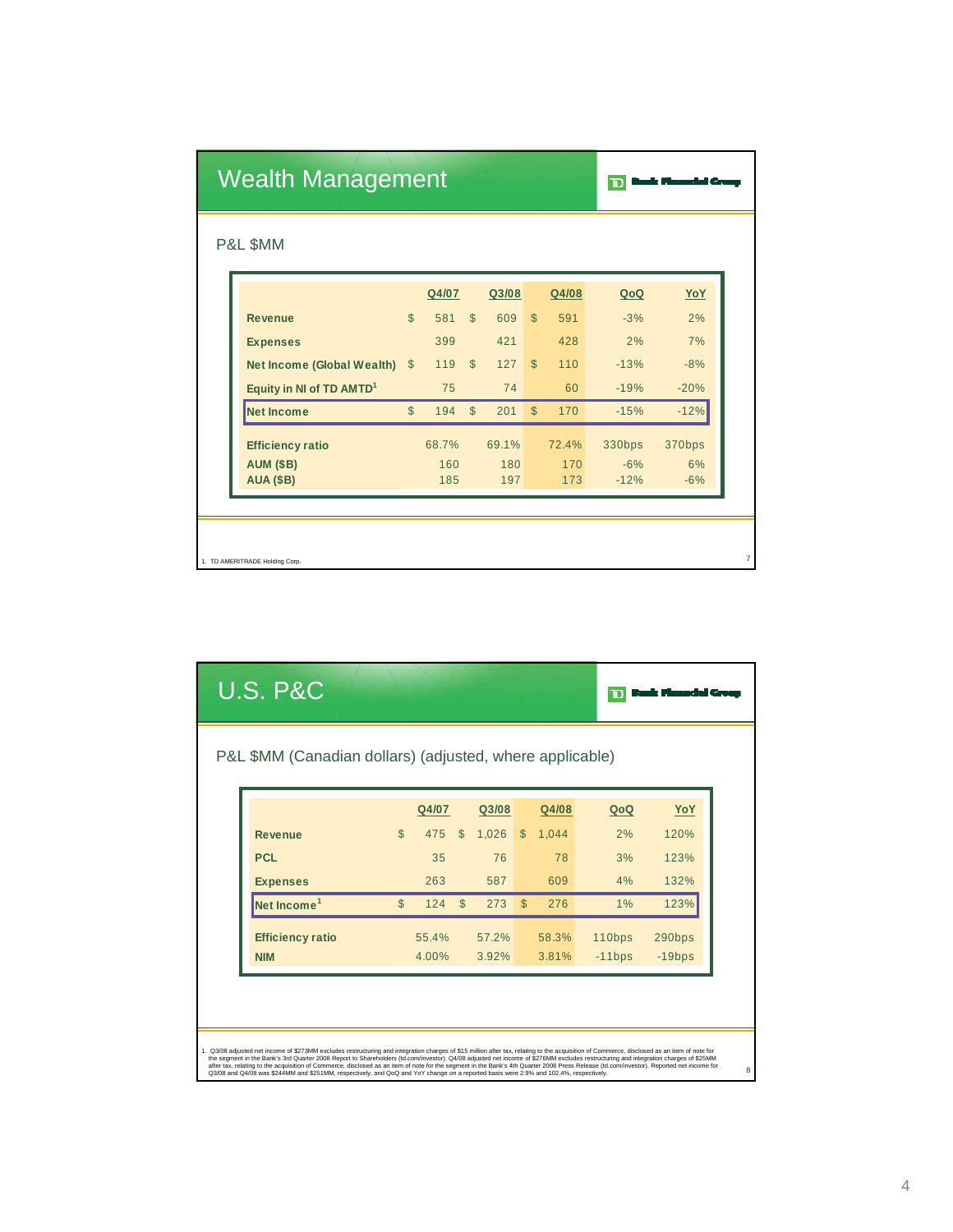| <b>Wholesale</b>  |                         |                |               |       |               |       | $\mathbf{D}$ |           |
|-------------------|-------------------------|----------------|---------------|-------|---------------|-------|--------------|-----------|
| P&L \$MM          |                         |                |               |       |               |       |              |           |
|                   |                         | Q4/07          |               | Q3/08 |               | Q4/08 | QoQ          | YoY       |
| <b>Revenue</b>    | $\mathbb{S}$            | 525            | $\mathcal{S}$ | 328   | $\sqrt[6]{3}$ | (114) | $-135%$      | $-122%$   |
| <b>PCL</b>        |                         | $\overline{4}$ |               | 30    |               | 10    | $-67%$       | 150%      |
| <b>Expenses</b>   |                         | 274            |               | 281   |               | 306   | 9%           | 12%       |
| <b>Net Income</b> | $\sqrt[6]{\frac{1}{2}}$ | 157            | $\mathbb{S}$  | 37S   |               | (228) | <b>NM</b>    | <b>NM</b> |
|                   |                         |                |               |       |               |       |              |           |
|                   |                         |                |               |       |               |       |              |           |
|                   |                         |                |               |       |               |       |              |           |
|                   |                         |                |               |       |               |       |              |           |
|                   |                         |                |               |       |               |       |              |           |
|                   |                         |                |               |       |               |       |              |           |

| <b>Tier 1 Capital Position</b>            | סו                |
|-------------------------------------------|-------------------|
|                                           | Tier <sub>1</sub> |
| Key items:                                | <b>Ratio</b>      |
| Q3 2008                                   | 9.5%              |
| Earnings (net of dividends)               | 0.3               |
| RWA increase (excluding foreign exchange) | (0.8)             |
| <b>Issuance</b>                           | 0.7               |
| Effect of eliminating one-month lag       | 0.1               |
| Q4 2008                                   | 9.8%              |
| 50% deduction of substantial investments  | (1.5)             |
| \$220M preferred shares issued            | 0.1               |
| \$1.4B common equity issued               | 0.7               |
| Pro-Forma <sup>1</sup>                    | 9.1%              |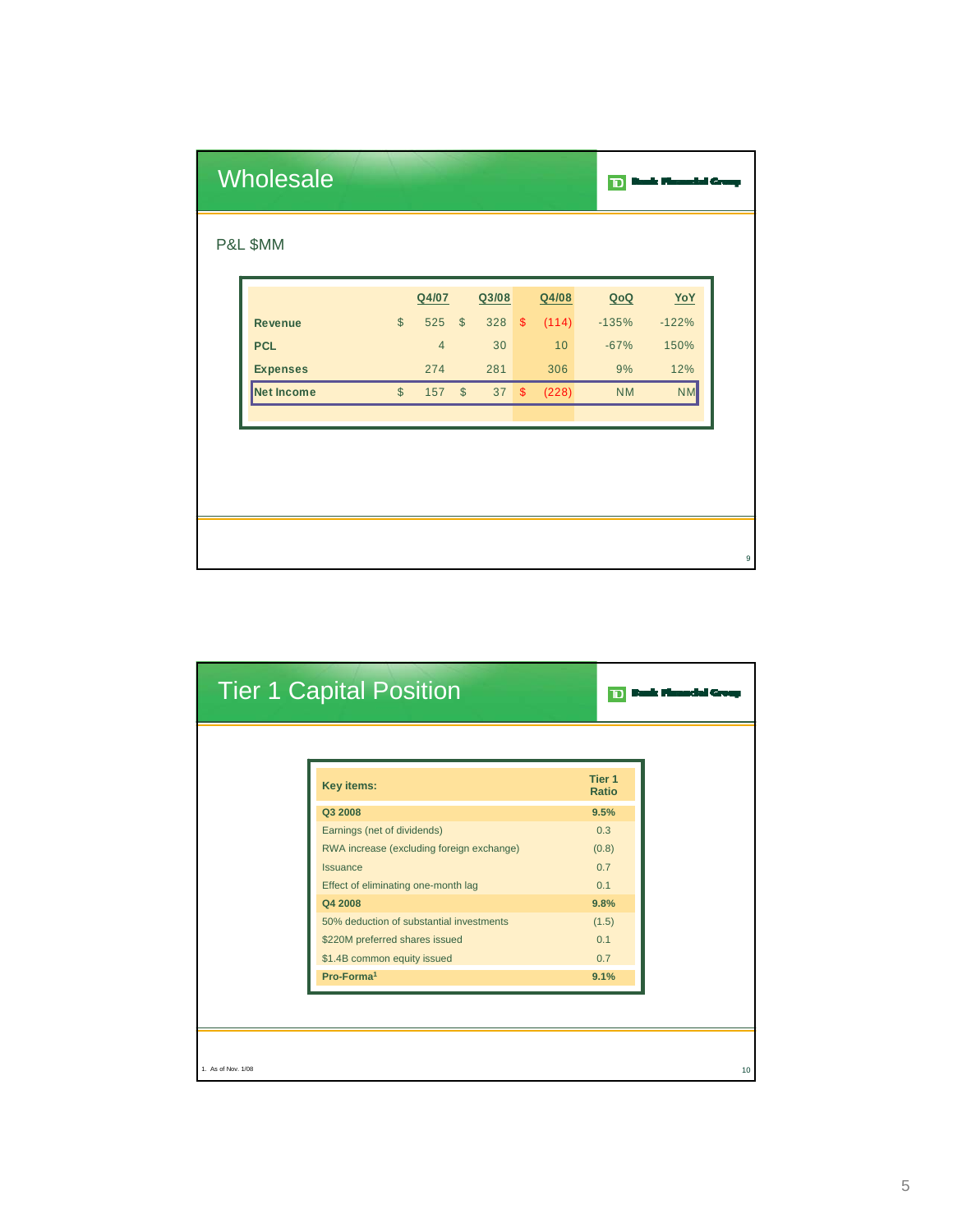

| <b>Integration Update: Q4 2008</b>                                                                        |          |
|-----------------------------------------------------------------------------------------------------------|----------|
| Completed and approved detailed plans                                                                     |          |
| Extended hours at TD Banknorth stores and call centres                                                    |          |
| Rebranded Commerce and TD Banknorth stores in Mid-<br>Atlantic, Metro Washington, DC, and Florida markets |          |
| Multibank rollout to 484 stores, capable of servicing<br>customers from both legacy organizations         |          |
| Launched new products at TD Banknorth                                                                     |          |
| Merged 75 stores                                                                                          |          |
| Together as one bank from a systems, products, and<br>people perspective – second half of '09             | On track |
| Rebrand remaining stores in the second half of '09                                                        | On track |
| Achieve \$310 million in cost synergies                                                                   | On track |
|                                                                                                           | 12       |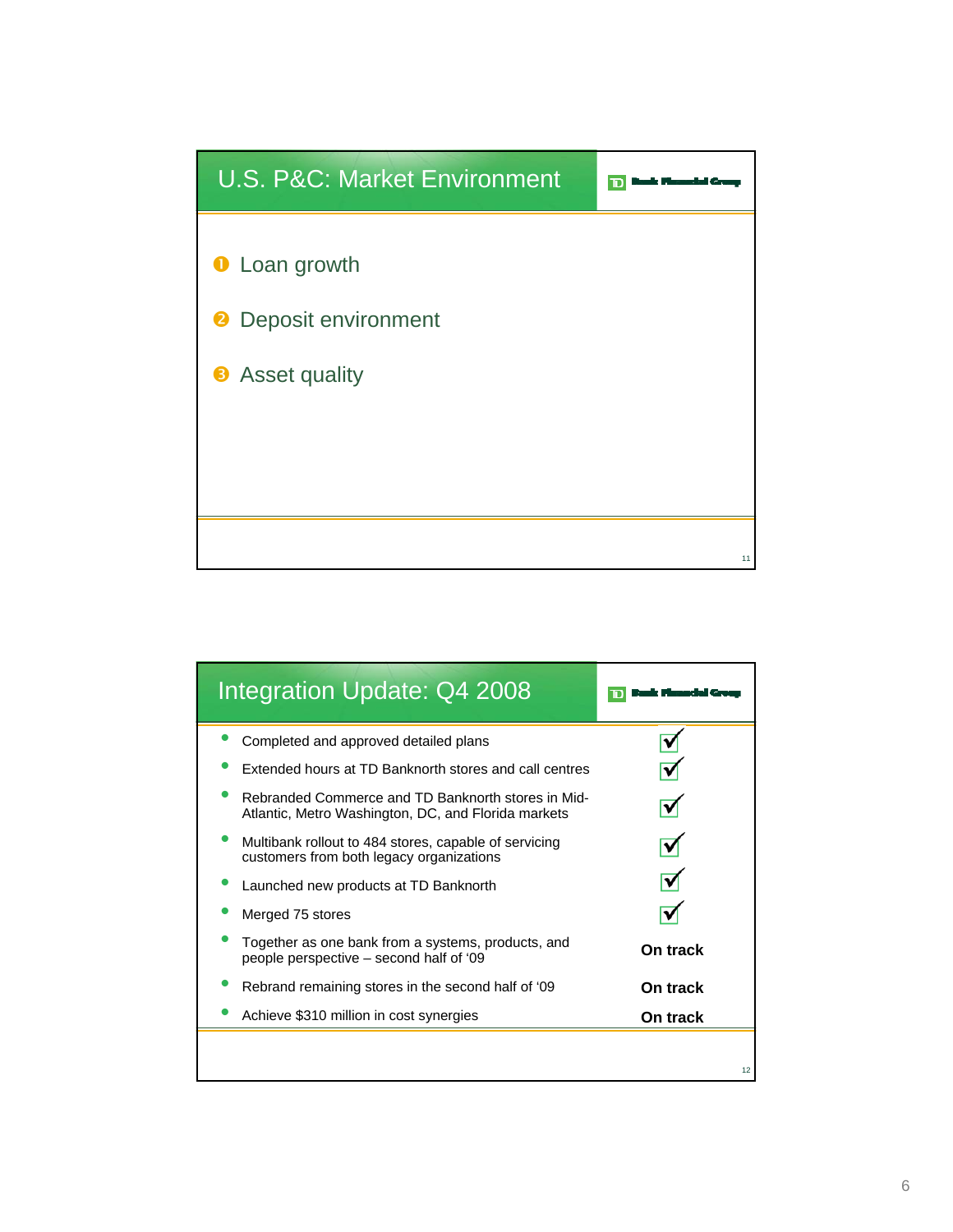

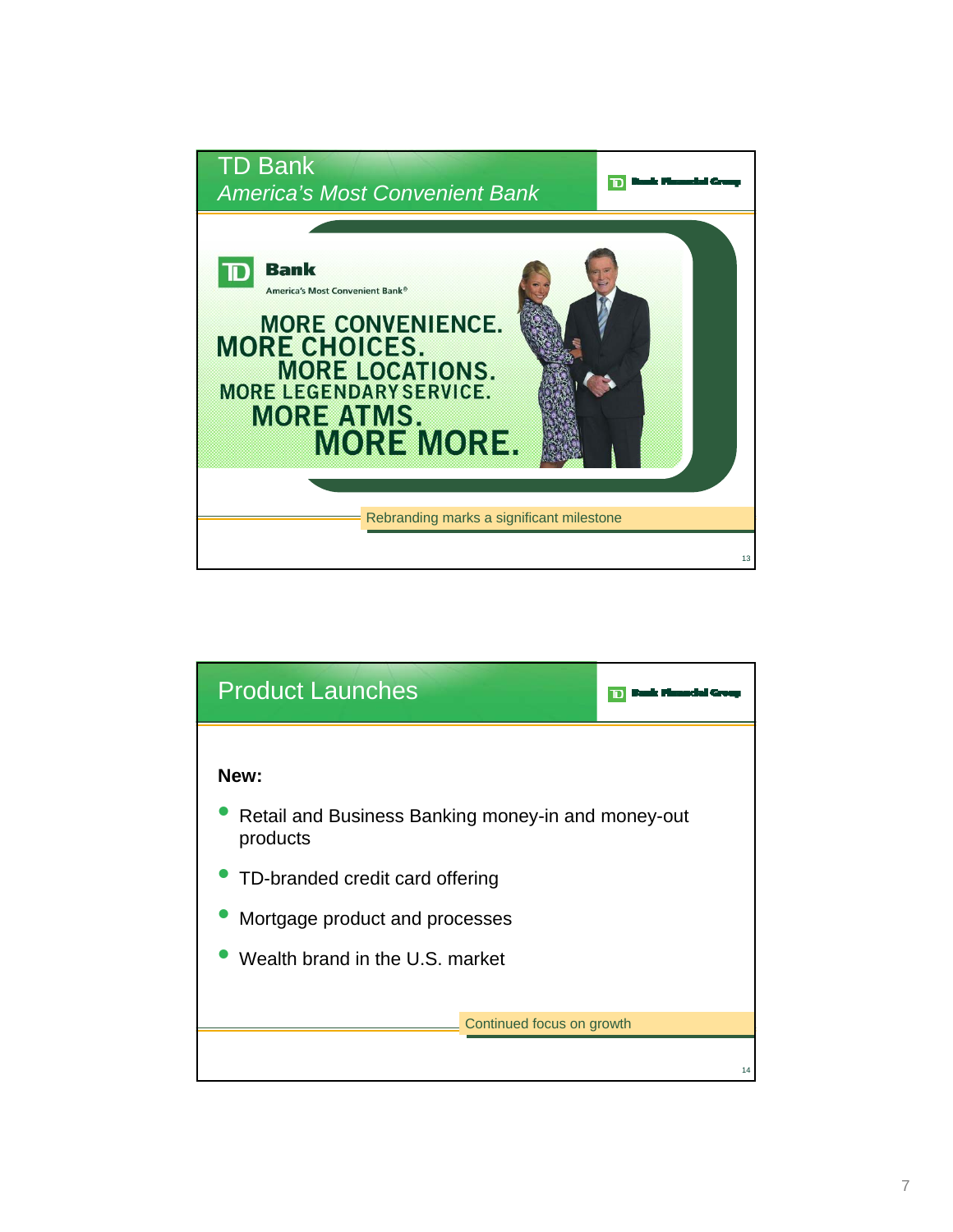

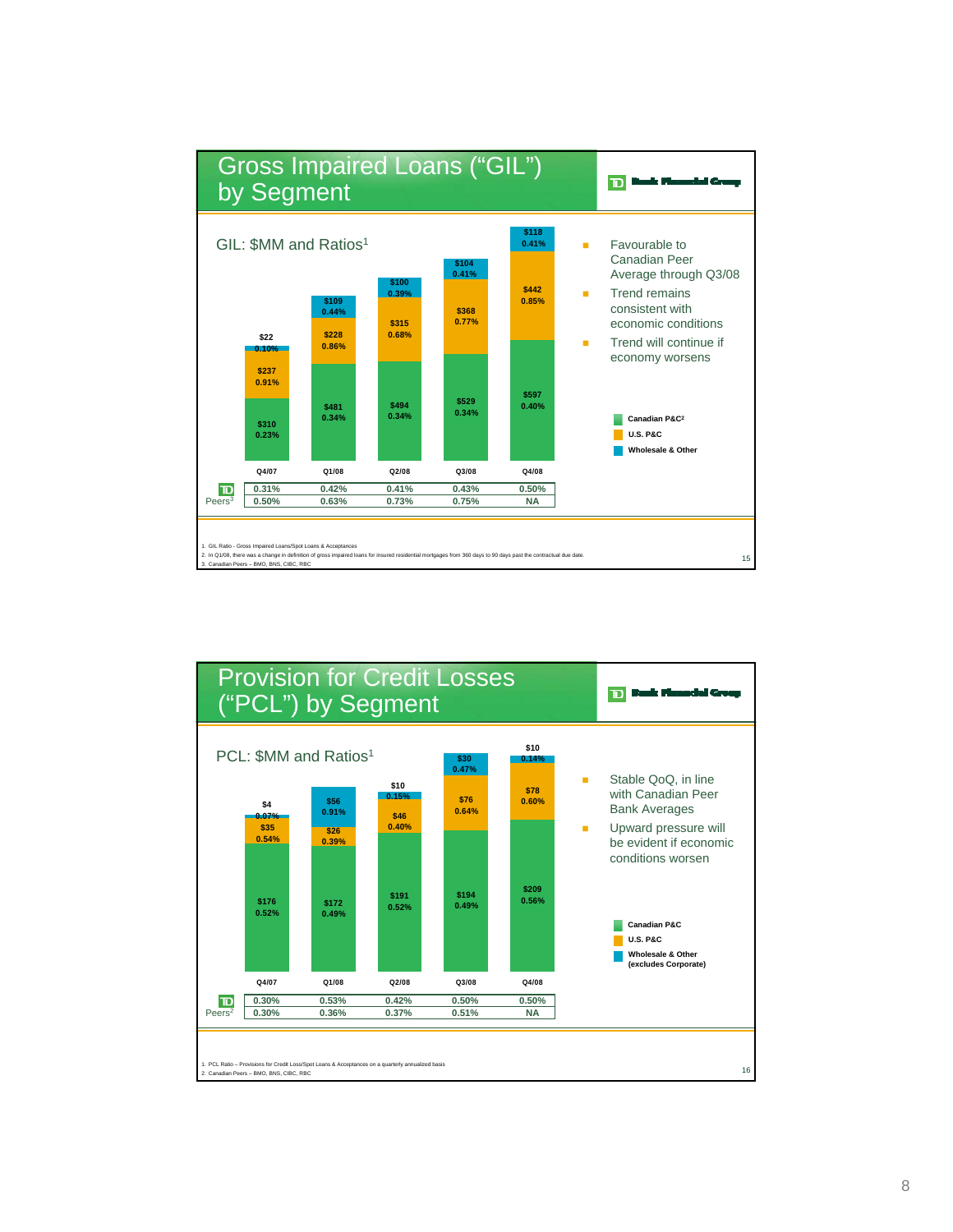

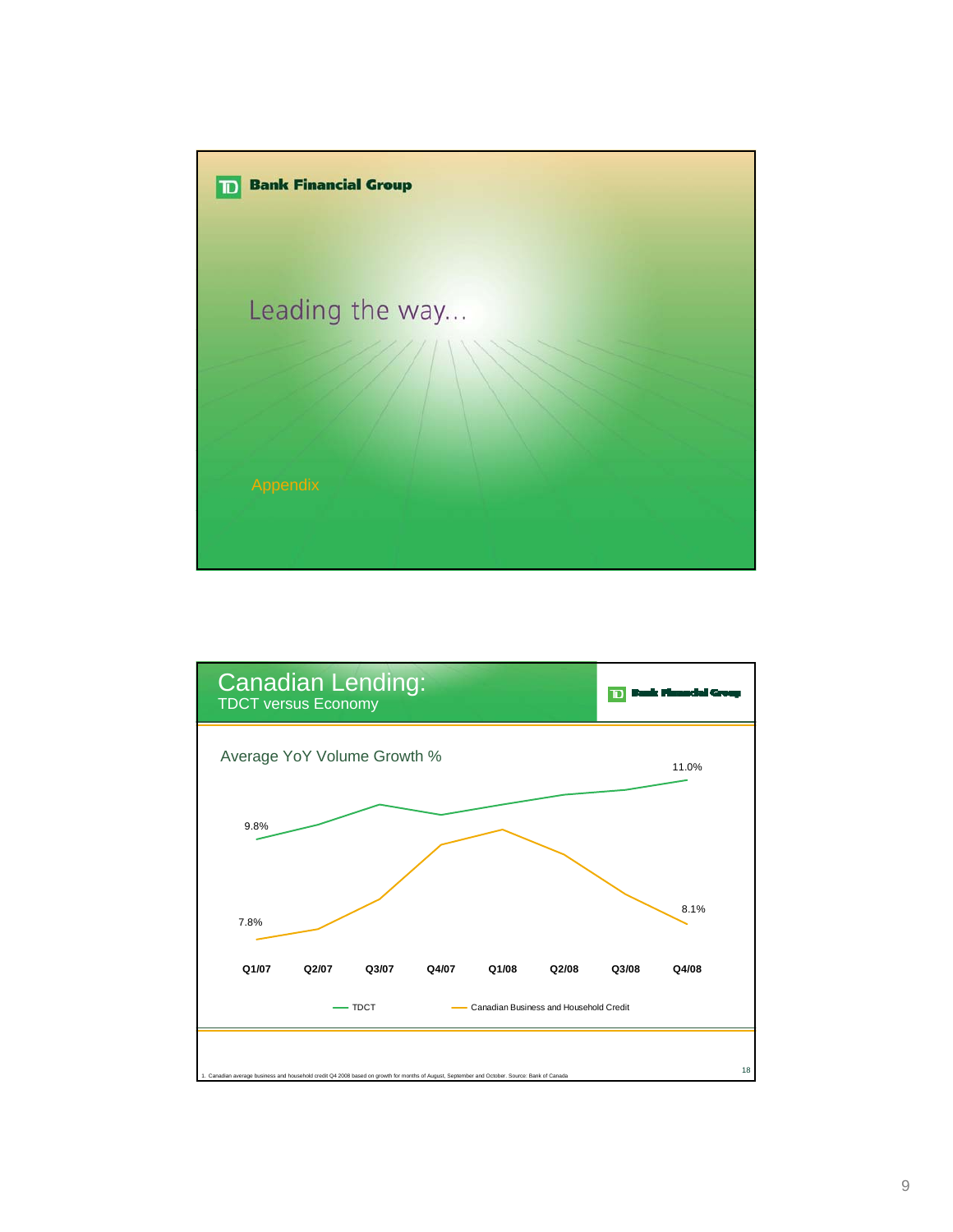

| Q4 2008 Earnings – Items of Note |                           |                      |                     |                                                             |  |  |  |  |  |
|----------------------------------|---------------------------|----------------------|---------------------|-------------------------------------------------------------|--|--|--|--|--|
|                                  | <b>SMM</b><br>\$1,014     | <b>EPS</b><br>\$1.22 |                     |                                                             |  |  |  |  |  |
| <b>Pre Tax</b><br>(SMM)          | <b>After Tax</b><br>(SMM) | <b>EPS</b>           | <b>Segment</b>      | <b>Revenue/</b><br><b>Expense Line</b><br>Item <sup>1</sup> |  |  |  |  |  |
| \$172                            | \$126                     | \$0.16               | Corporate           | pg 12, line 13                                              |  |  |  |  |  |
| \$(96)                           | \$(59)                    | \$(0.07)             | Corporate           | pg 11, line 18                                              |  |  |  |  |  |
| \$40                             | \$25                      | \$0.03               | <b>U.S. P&amp;C</b> | pg 12 <sup>2</sup>                                          |  |  |  |  |  |
| \$(477)                          | \$ (323)                  | \$(0.40)             | Corporate           | pg 12, line 22                                              |  |  |  |  |  |
| \$(141)                          | \$(118)                   | \$(0.15)             | Corporate           | pg 11, line 18                                              |  |  |  |  |  |
|                                  |                           |                      |                     |                                                             |  |  |  |  |  |
|                                  | \$665                     | \$0.79               |                     |                                                             |  |  |  |  |  |
|                                  |                           |                      |                     |                                                             |  |  |  |  |  |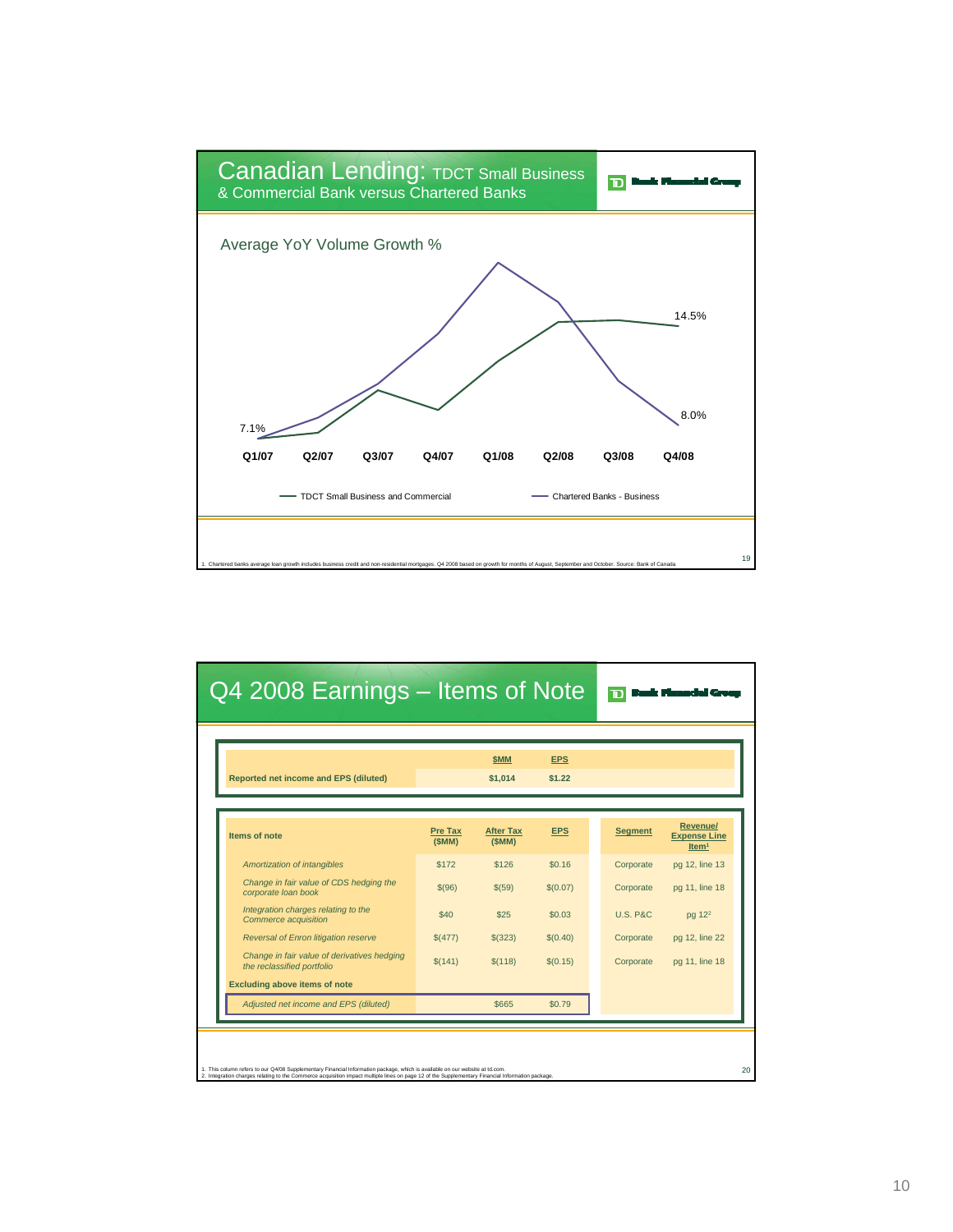

| Canadian Retail <sup>1</sup><br>םר     |              |       |               |        |            |       |        |            |    |
|----------------------------------------|--------------|-------|---------------|--------|------------|-------|--------|------------|----|
| P&L \$MM                               |              |       |               |        |            |       |        |            |    |
|                                        |              | Q4/07 |               | Q3/08  |            | Q4/08 | QoQ    | <u>YoY</u> |    |
| <b>Revenue</b>                         | $\mathbb{S}$ | 2,733 | $\mathcal{S}$ | 2,871  | $\sqrt{S}$ | 2,874 | 0%     | 5%         |    |
| <b>PCL</b>                             |              | 176   |               | 194    |            | 209   | 8%     | 19%        |    |
| <b>Expenses</b>                        |              | 1,513 |               | 1,550  |            | 1,630 | 5%     | 8%         |    |
| Net Income                             | $\mathbb{S}$ | 691   | $\mathbb{S}$  | 771 \$ |            | 710   | $-8%$  | 3%         |    |
| <b>Efficiency ratio</b>                |              | 55.4% |               | 54.0%  |            | 56.7% | 270bps | 130bps     |    |
|                                        |              |       |               |        |            |       |        |            |    |
|                                        |              |       |               |        |            |       |        |            |    |
|                                        |              |       |               |        |            |       |        |            |    |
|                                        |              |       |               |        |            |       |        |            |    |
| 1. Explained in footnote 1 on slide 4. |              |       |               |        |            |       |        |            | 22 |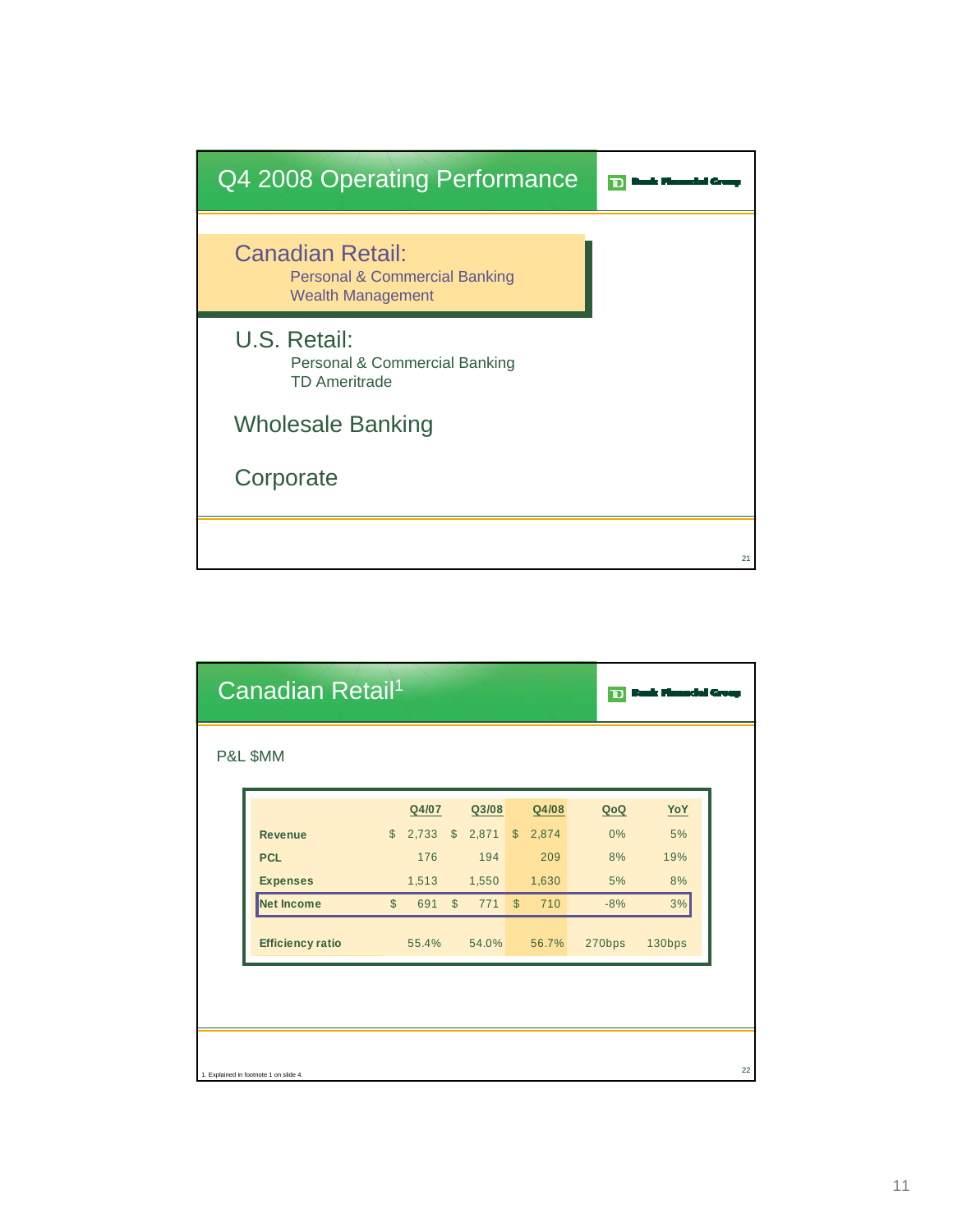

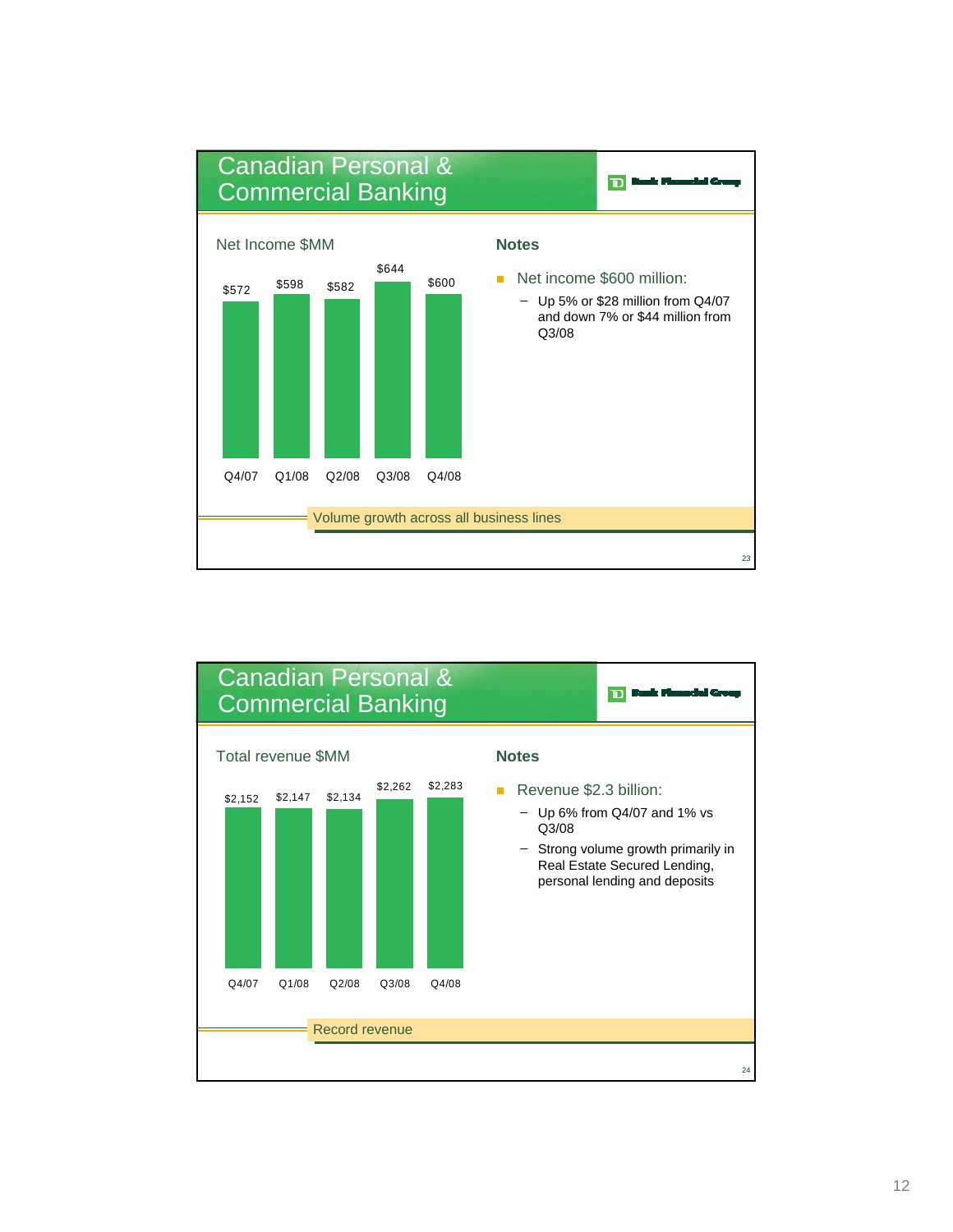

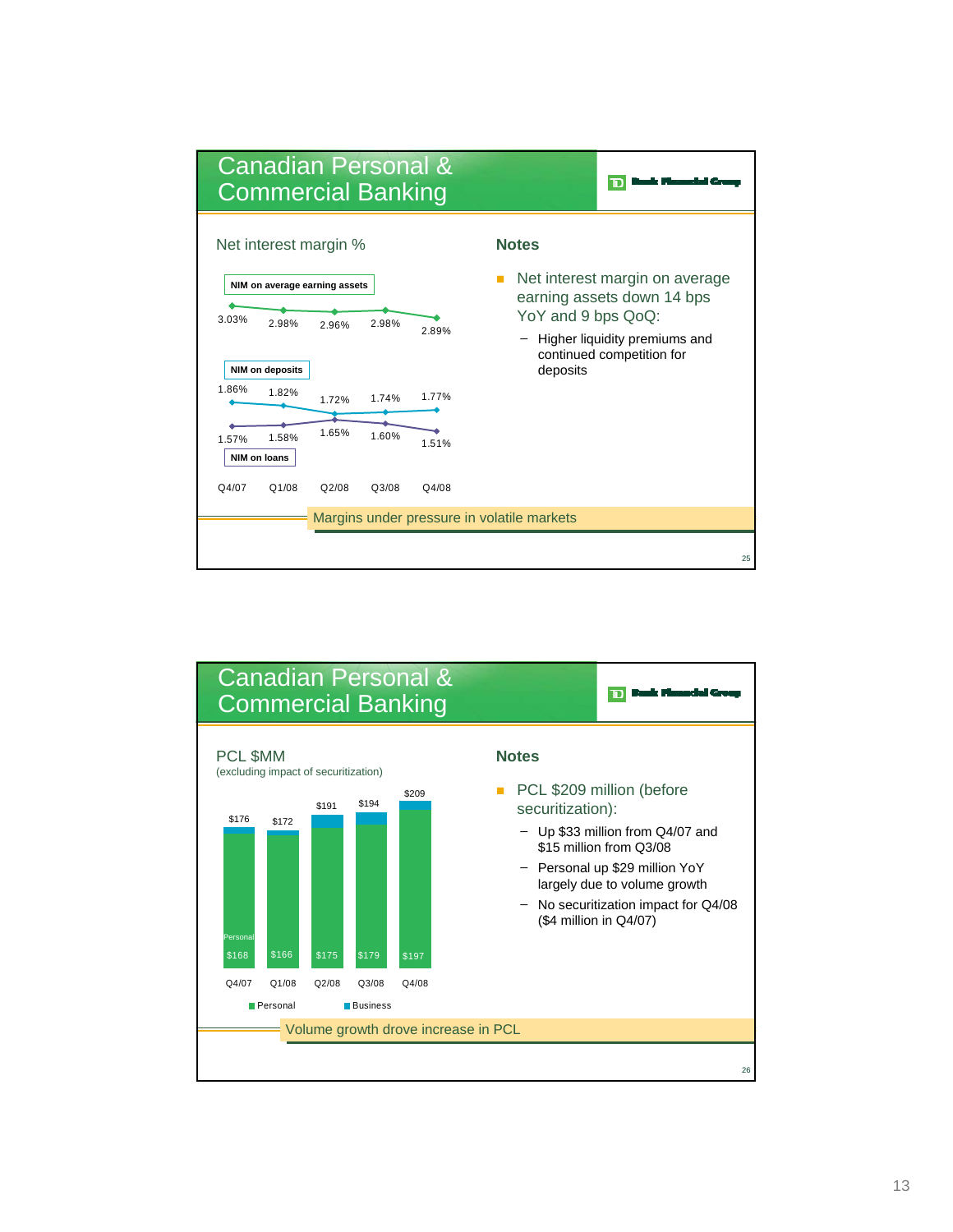

| <b>Canadian Personal &amp;</b><br><b>Commercial Banking</b>                                                                                                                                           |               |                               |                              |    |  |  |  |  |  |
|-------------------------------------------------------------------------------------------------------------------------------------------------------------------------------------------------------|---------------|-------------------------------|------------------------------|----|--|--|--|--|--|
| <b>Performance Metrics</b>                                                                                                                                                                            |               |                               |                              |    |  |  |  |  |  |
|                                                                                                                                                                                                       | Rank          | <b>Market Share</b><br>Aug/08 | <b>YoY Balance</b><br>Growth |    |  |  |  |  |  |
| <b>Personal deposits</b>                                                                                                                                                                              | 1             | 21.2%                         | 11%                          |    |  |  |  |  |  |
| <b>Personal lending</b>                                                                                                                                                                               | $\mathcal{P}$ | 19.9%                         | 11%                          |    |  |  |  |  |  |
| Small business loans <sup>1</sup>                                                                                                                                                                     | $\mathcal{P}$ | 18.2%                         | 1%                           |    |  |  |  |  |  |
| Other business loans <sup>1,2</sup>                                                                                                                                                                   | 5             | 9.2%                          | 8%                           |    |  |  |  |  |  |
|                                                                                                                                                                                                       |               |                               |                              |    |  |  |  |  |  |
| Market share holding steady                                                                                                                                                                           |               |                               |                              |    |  |  |  |  |  |
| 1. Small business loans (<250K) and Other business loans (250K to 5MM) share and 1-year growth to June 2008. Source: CBA Business Lending<br>2. Other business loans excludes multi-unit residential. |               |                               |                              | 28 |  |  |  |  |  |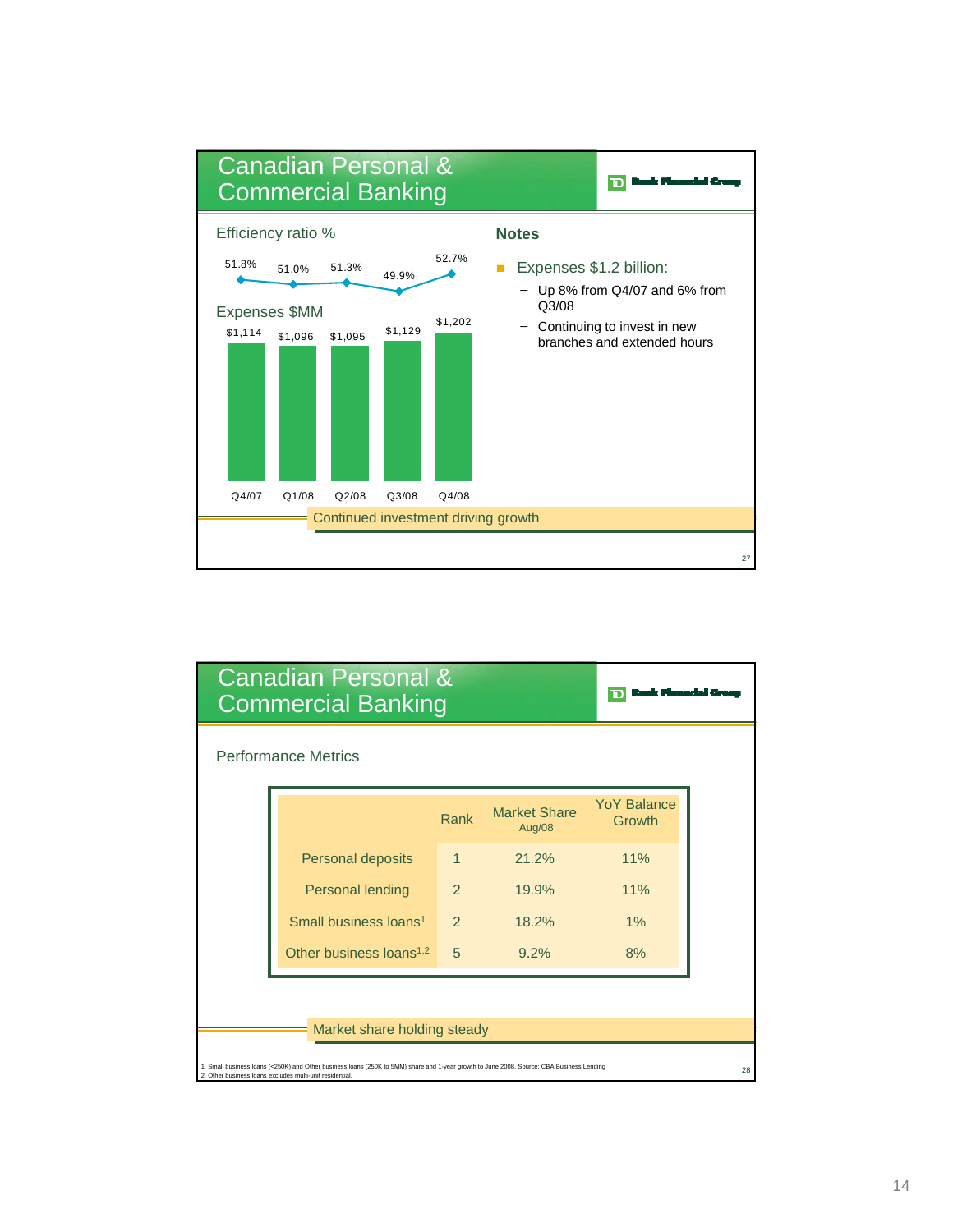

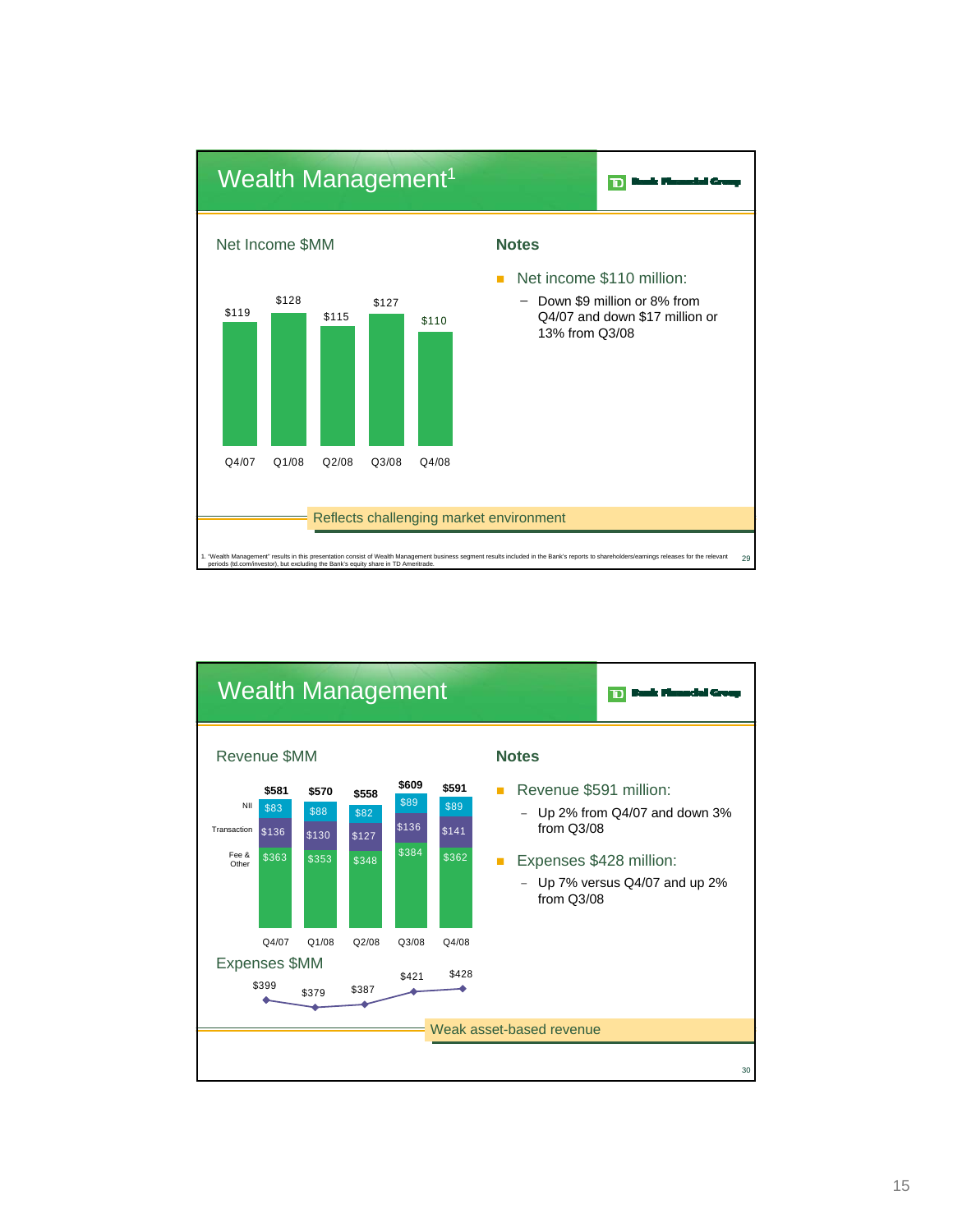|                            | <b>Wealth Management</b>                                       |        |                   |    |  |  |  |  |  |  |
|----------------------------|----------------------------------------------------------------|--------|-------------------|----|--|--|--|--|--|--|
| <b>Performance Metrics</b> |                                                                |        |                   |    |  |  |  |  |  |  |
|                            |                                                                | Q4/08  | <b>Growth YoY</b> |    |  |  |  |  |  |  |
|                            | <b>Assets Under Administration</b>                             | \$173B | $-6%$             |    |  |  |  |  |  |  |
|                            | <b>Assets Under Management</b>                                 | \$170B | 6%                |    |  |  |  |  |  |  |
|                            | <b>Total Mutual Fund AUM</b>                                   | \$48B  | $-14%$            |    |  |  |  |  |  |  |
|                            | Advisors and Planners <sup>1</sup>                             | 1,336  | 11%               |    |  |  |  |  |  |  |
|                            |                                                                |        |                   |    |  |  |  |  |  |  |
|                            |                                                                |        |                   |    |  |  |  |  |  |  |
|                            | 130 new client-facing advisors in F2008                        |        |                   |    |  |  |  |  |  |  |
|                            | 1. Includes 687 Investment Advisors and 649 Financial Planners |        |                   | 31 |  |  |  |  |  |  |

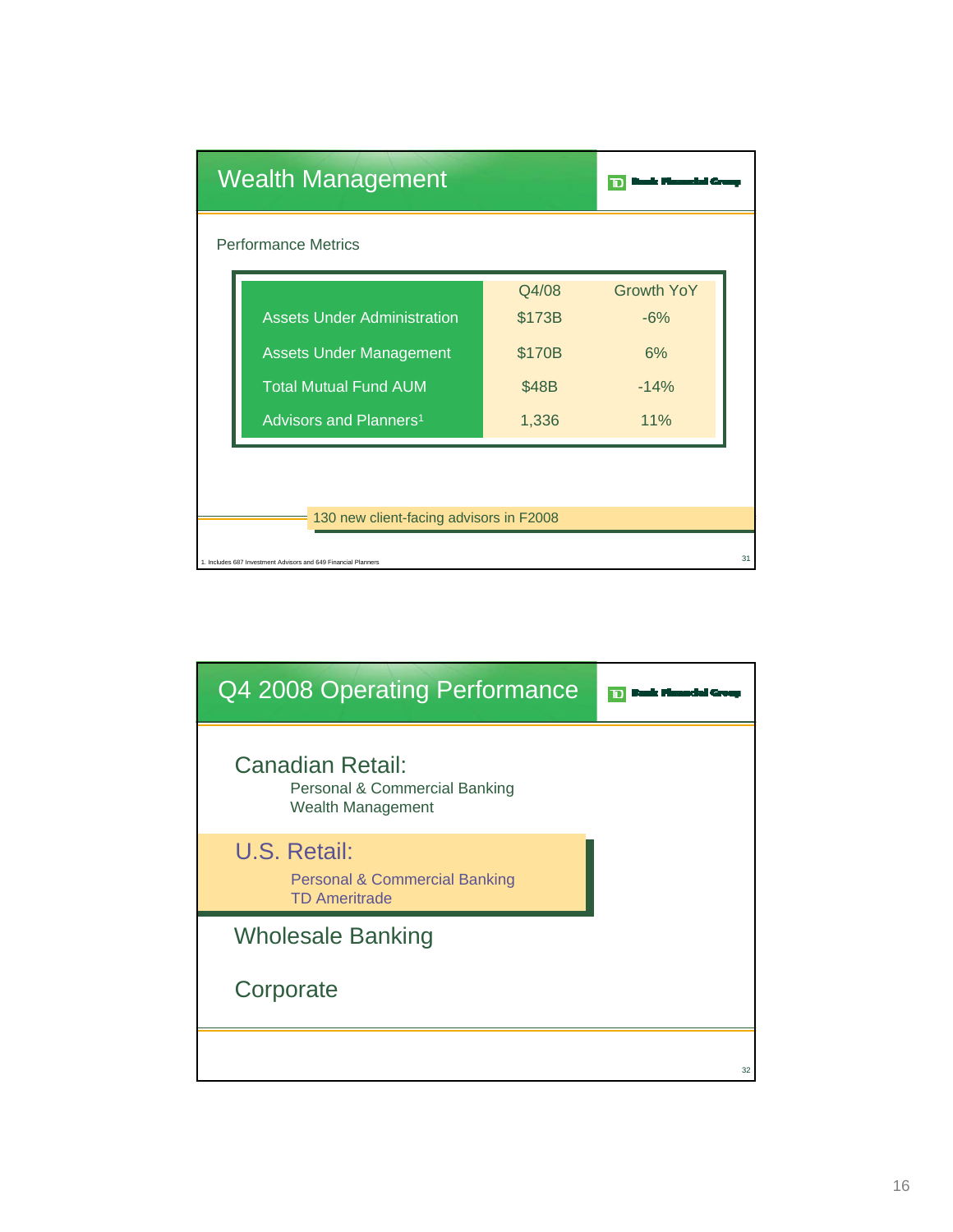

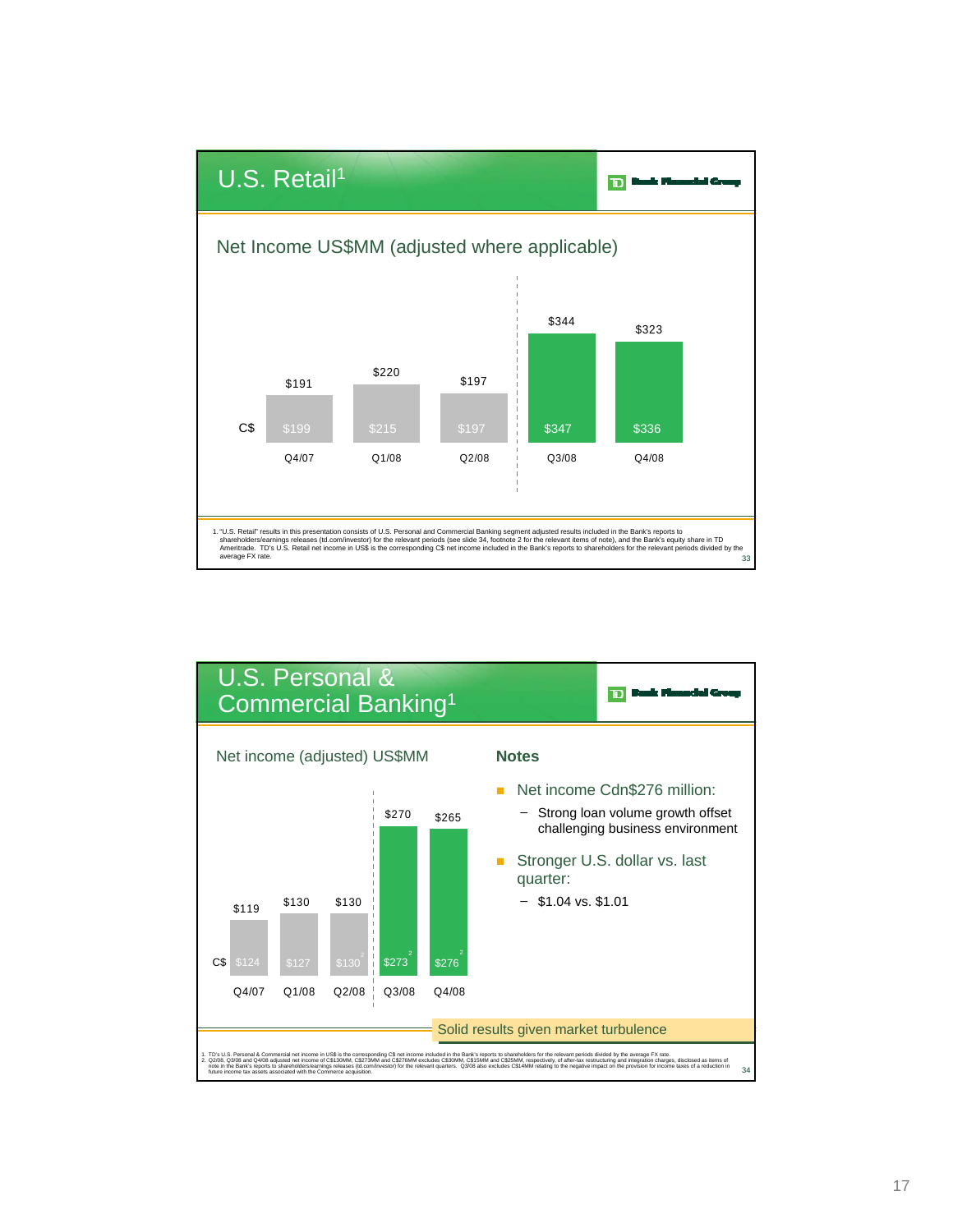

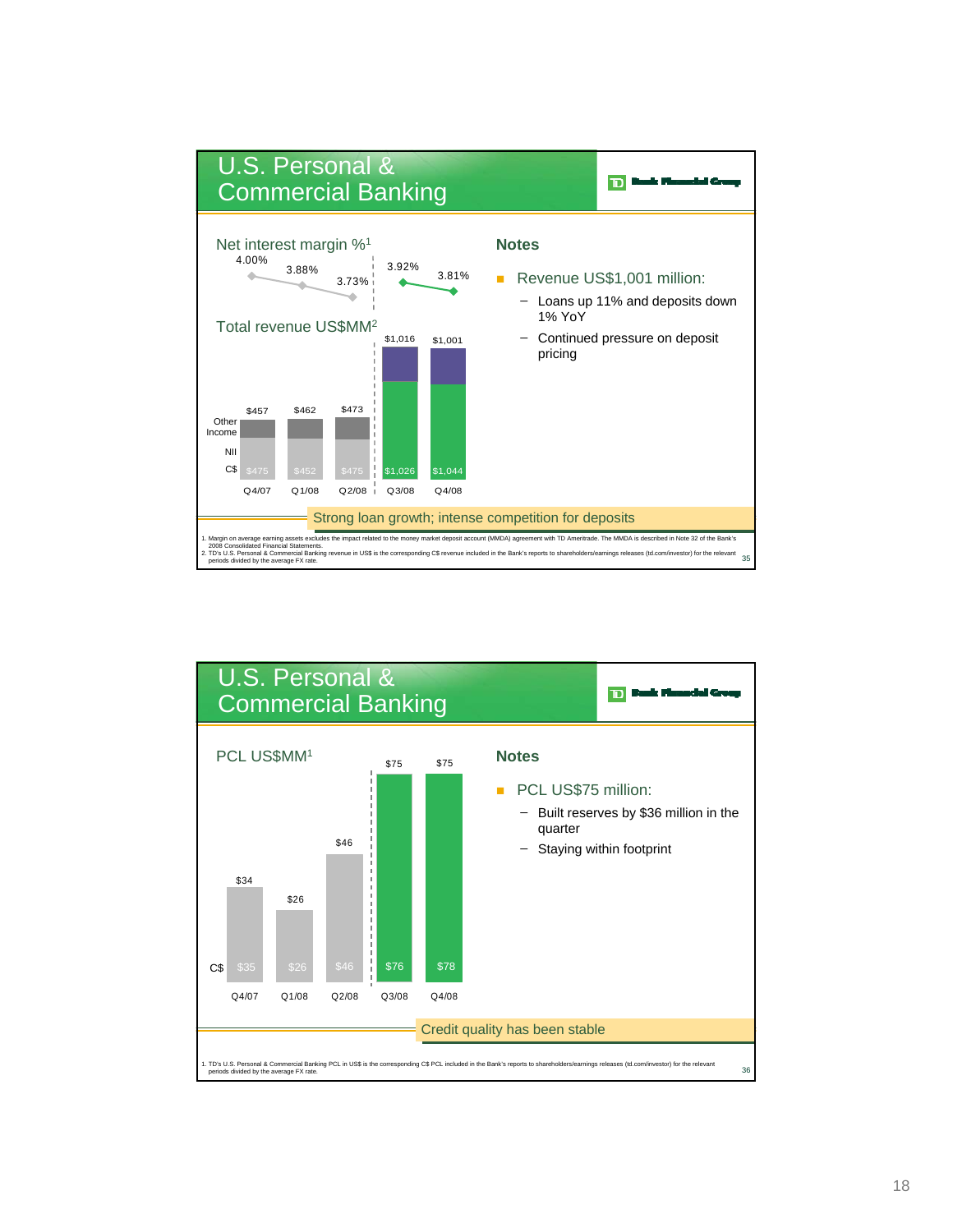

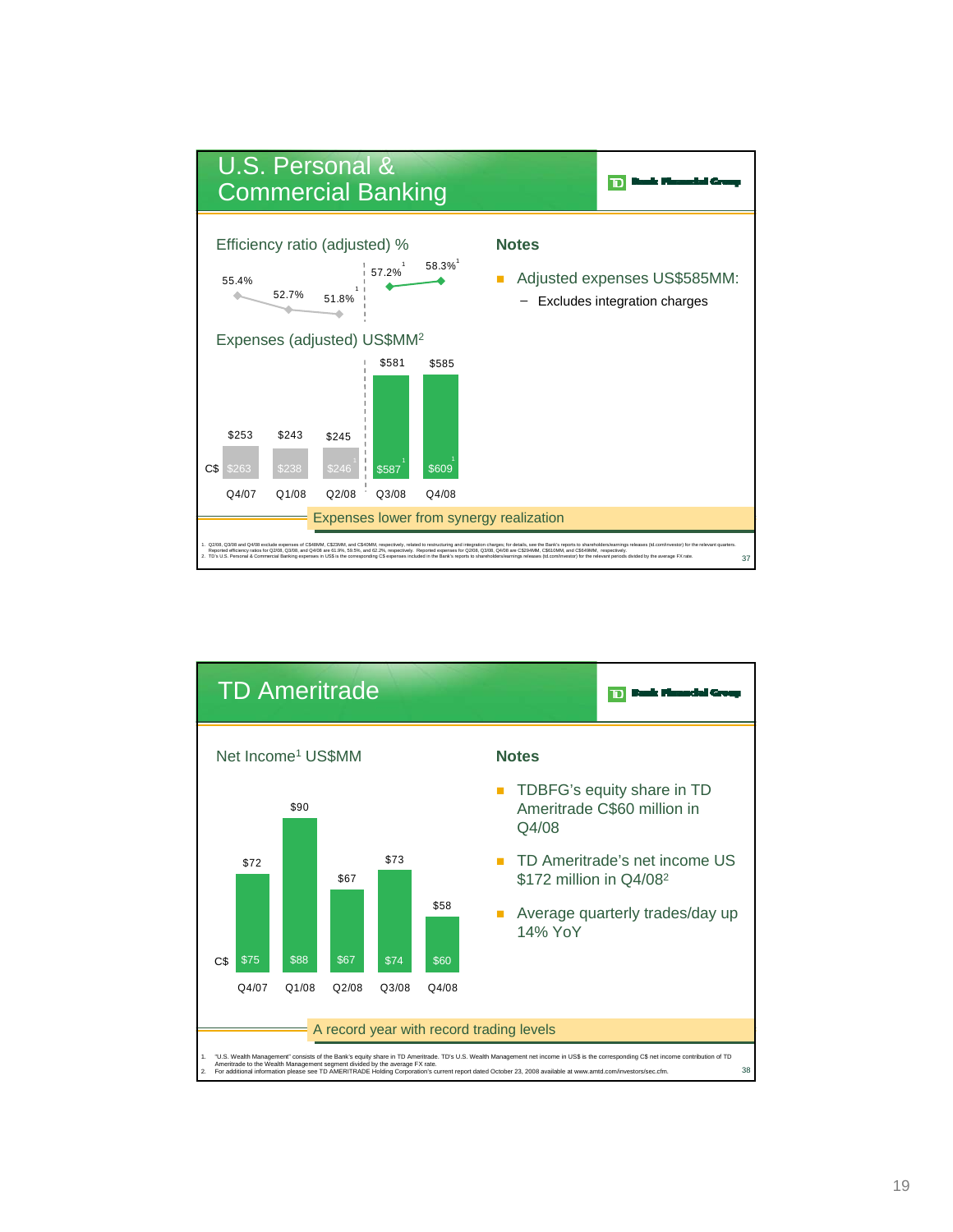

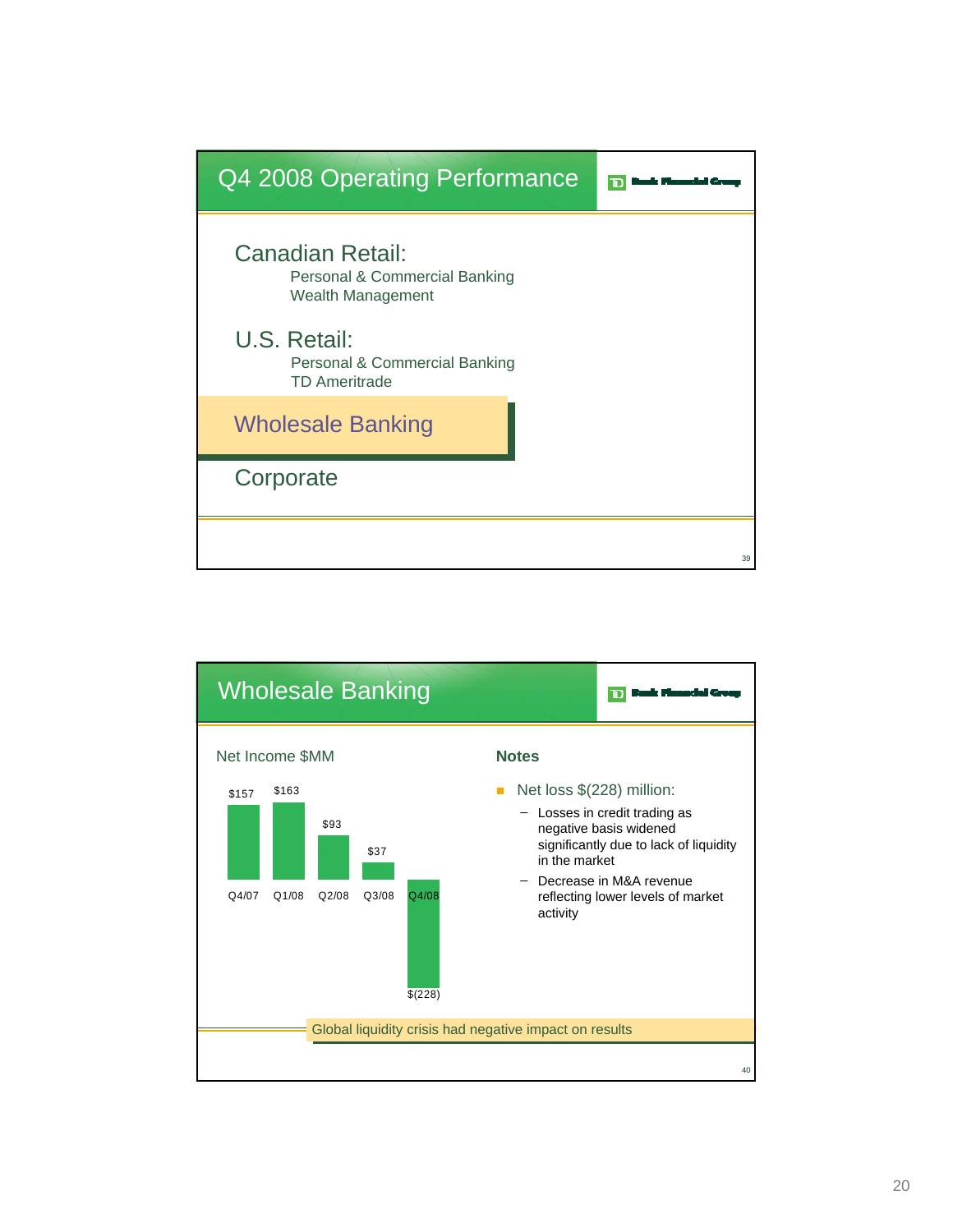